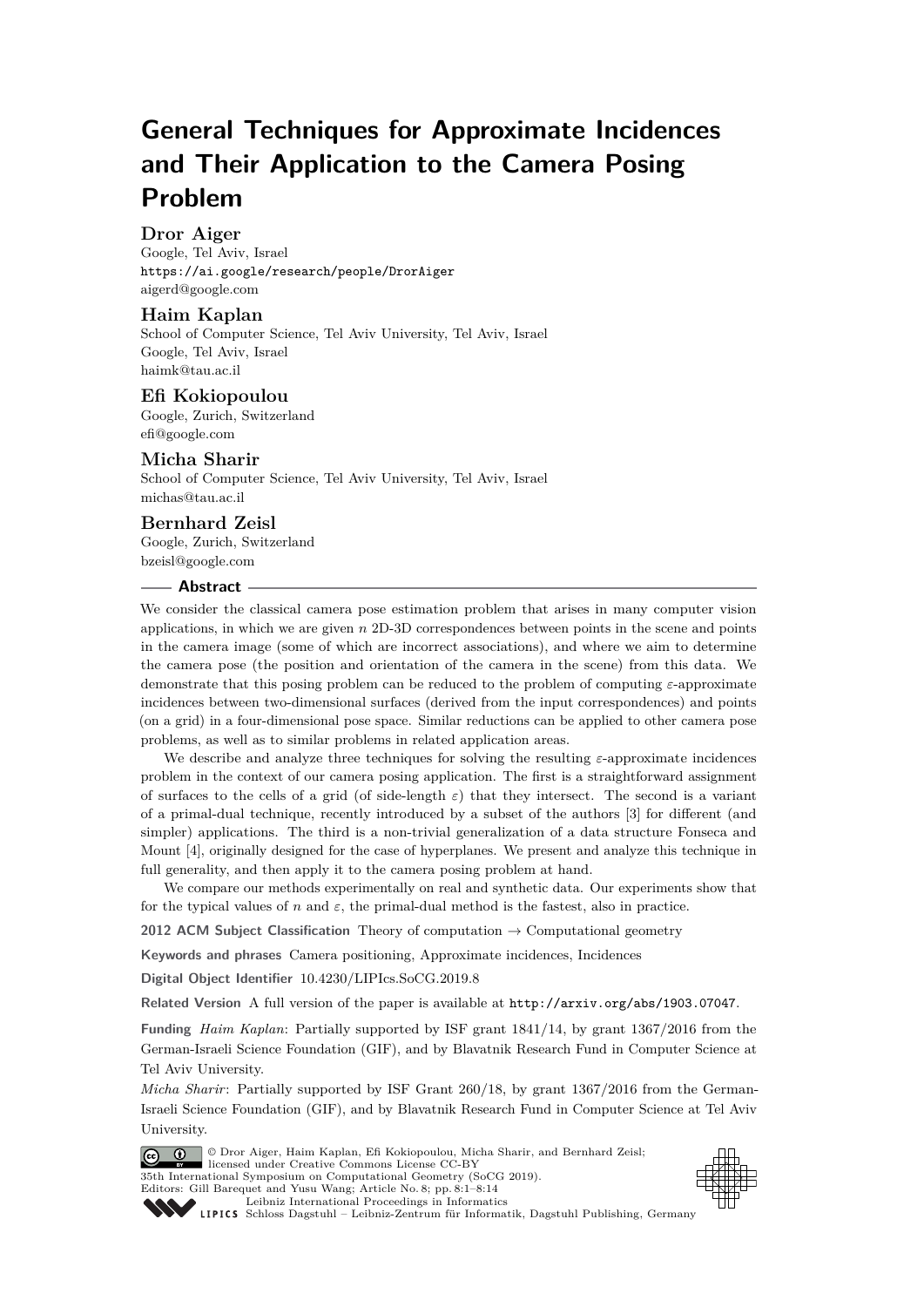## **8:2 Approximation Algorithms for Camera Posing**

# **1 Introduction**

Camera pose estimation is a fundamental problem in computer vision, which aims at determining the pose and orientation of a camera solely from an image. This localization problem appears in many interesting real-world applications, such as for the navigation of self-driving cars [\[6\]](#page-13-3), in incremental environment mapping such as Structure-from-Motion (SfM) [\[1,](#page-13-4) [10,](#page-13-5) [11\]](#page-13-6), or for augmented reality [\[8,](#page-13-7) [9,](#page-13-8) [12\]](#page-13-9), where a significant component are algorithms that aim to estimate an accurate camera pose in the world from image data.

Given a three-dimensional point-cloud model of a scene, the classical, but also state-of-theart approach to absolute camera pose estimation consists of a two-step procedure. First, one matches a large number of features in the two-dimensional camera image with corresponding features in the three-dimensional scene. Then one uses these putative correspondences to determine the pose and orientation of the camera. Typically, the matches obtained in the first step contain many incorrect associations, forcing the second step to use filtering techniques to reject incorrect matches. Subsequently, the absolute 6 degrees-of-freedom (DoF) camera pose is estimated, for example, with a perspective *n*-point pose solver [\[7\]](#page-13-10) within a RANSAC scheme [\[5\]](#page-13-11).

In this work we concentrate on the second step of the camera pose problem. That is, we consider the task of estimating the camera pose and orientation from a (potentially large) set of *n* already calculated image-to-scene correspondences.

Further, we assume that we are given a common direction between the world and camera frames. For example, inertial sensors, available on any smart-phone nowadays, allow to estimate the vertical gravity direction in the three-dimensional camera coordinate system. This alignment of the vertical direction fixes two degrees of freedom for the rotation between the frames and we are left to estimate four degrees of freedom out of the general six. To obtain four equations (in the four remaining degrees of freedom), this setup requires two pairs of image-to-scene correspondences<sup>[1](#page-1-0)</sup> for a minimal solver. Hence a corresponding naive RANSAC-based scheme requires  $O(n^2)$  filtering steps, where in each iterations a pose hypothesis based on a different pair of correspondences is computed and verified against all other correspondences.

Recently, Zeisl et al. [\[13\]](#page-13-12) proposed a Hough-voting inspired outlier filtering and camera posing approach, which computes the camera pose up to an accuracy of  $\varepsilon > 0$  from a set of 2D-3D correspondences, in  $O(n/\varepsilon^2)$  time, under the same alignment assumptions of the vertical direction. In this paper we propose new algorithms that work considerably faster in practice, but under milder assumptions. Our method is based on a reduction of the problem to a problem of counting *ε-approximate incidences* between points and surfaces, where a point *p* is *ε*-approximately incident (or just *ε*-incident) to a surface  $\sigma$  if the (suitably defined) distance between  $p$  and  $\sigma$  is at most  $\varepsilon$ . This notion has recently been introduced by a subset of the authors in [\[3\]](#page-13-0), and applied in a variety of instances, involving somewhat simpler scenarios than the one considered here. Our approach enables us to compute a camera pose when the number of correspondences *n* is large, and many of which are expected to be outliers. In contrast, a direct application of RANSAC-based methods on such inputs is very slow, since the fraction of inliers is small. In the limit, trying all pairs of matches involves  $\Omega(n^2)$  RANSAC iterations. Moreover, our methods enhance the quality of the posing considerably [\[13\]](#page-13-12), since each generated candidate pose is close to (i.e., consistent with) with many of the correspondences.

<span id="page-1-0"></span> $<sup>1</sup>$  As we will see later in detail, each correspondence imposes two constraints on the camera pose.</sup>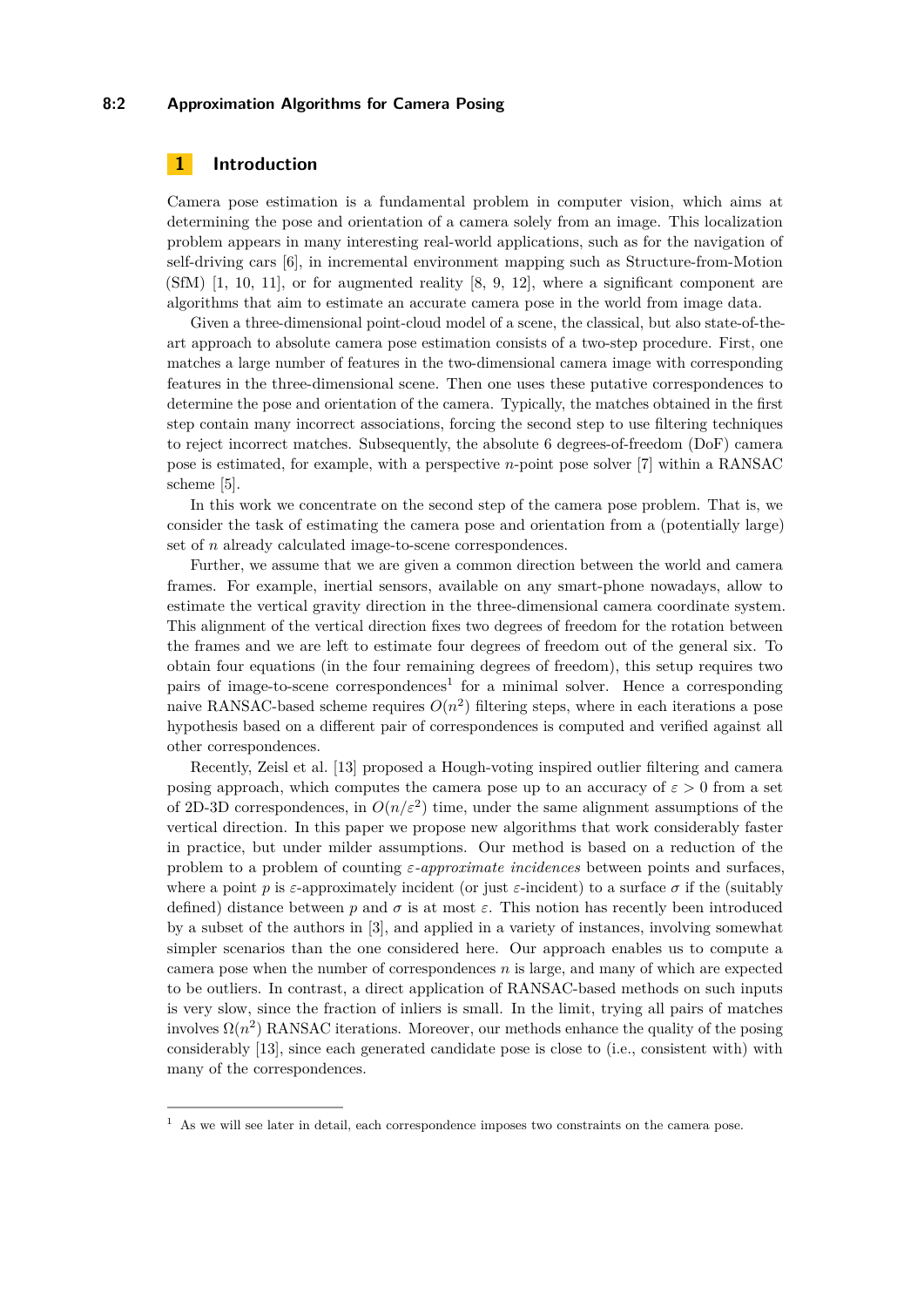#### **D. Aiger, H. Kaplan, E. Kokiopoulou, M. Sharir, and B. Zeisl 8:3**

**Our results.** We formalize the four degree-of-freedom camera pose problem as an approximate incidences problem in Section [2.](#page-3-0) Each 2D-3D correspondence is represented as a two-dimensional surface in the 4-dimensional pose-space, which is the locus of all possible positions and orientations of the camera that fit the correspondence exactly. Ideally, we would like to find a point (a pose) that lies on as many surfaces as possible, but since we expect the data to be noisy, and the exact problem is inefficient to solve anyway, we settle for an approximate version, in which we seek a point with a large number of approximate incidences with the surfaces.

Formally, we solve the following problem. We have an error parameter  $\varepsilon > 0$ , we lay down a grid on  $[0,1]^d$  of side length  $\varepsilon$ , and compute, for each vertex *v* of the grid, a count  $I(v)$  of surfaces that are approximately incident to *v*, so that (i) every surface that is *ε*-incident to *v* is counted in  $I(v)$ , and (ii) every surface that is counted in  $I(v)$  is  $\alpha \varepsilon$ -incident to *v*, for some small constant  $\alpha > 1$  (but not all  $\alpha \varepsilon$ -incident surfaces are necessarily counted). We output the grid vertex *v* with the largest count  $I(v)$  (or a list of vertices with the highest counts, if so desired).

As we will comment later, (a) restricting the algorithm to grid vertices only does not miss a good pose  $v:$  a vertex of the grid cell containing  $v$  serves as a good substitute for  $v$ , and (b) we have no real control on the value of  $I(v)$ , which might be much larger than the number of surfaces that are  $\varepsilon$ -incident to *v*, but all the surfaces that we count are "good" – they are reasonably close to *v*. In the computer vision application, and in many related applications, neither of these issues is significant.

We give three algorithms for this camera-pose approximate-incidences problem. The first algorithm simply computes the grid cells that each surface intersects, and considers the number of intersecting surfaces per cell as its approximate *ε*-incidences count. This method takes time  $O\left(\frac{n}{\varepsilon^2}\right)$  for all vertices of our  $\varepsilon$ -size grid. We then describe a faster algorithm using geometric duality, in Section [3.](#page-6-0) It uses a coarser grid in the primal space and switches to a dual 5-dimensional space (a 5-tuple is needed to specify a 2D-3D correspondence and its surface, now dualized to a point). In the dual space each query (i.e., a vertex of the grid) becomes a 3-dimensional surface, and each original 2-dimensional surface in the primal 4-dimensional space becomes a point. This algorithm takes  $O\left(\frac{n^{3/5}}{14^{1/5}}\right)$  $\frac{n^{3/5}}{\varepsilon^{14/5}} + n + \frac{1}{\varepsilon^4}$  time, and is asymptotically faster than the simple algorithm for  $n > 1/\varepsilon^2$ .

Finally, we give a general method for constructing an approximate incidences data structure for general *k*-dimensional algebraic surfaces (that satisfy certain mild conditions) in R *d* , in Section [4.](#page-8-0) It extends the technique of Fonseca and Mount [\[4\]](#page-13-1), designed for the case of hyperplanes, and takes  $O(n + \text{poly}(1/\varepsilon))$  time, where the degree of the polynomial in  $1/\varepsilon$  depends on the number of parameters needed to specify a surface, the dimension of the surfaces, and the dimension of the ambient space. We first present and analyze this technique in full generality, and then apply it to the surfaces obtained for our camera posing problem. In this case, the data structure requires  $O(n + 1/\varepsilon^6)$  storage and is constructed in roughly the same time. This is asymptotically faster than our primal-dual scheme when  $n \geq 1/\varepsilon^{16/3}$ (for  $n \geq 1/\varepsilon^7$  the  $O(n)$  term dominates and these two methods are asymptotically the same). Due to its generality, the latter technique is easily adapted to other surfaces and thus is of general interest and potential. In contrast, the primal-dual method requires nontrivial adaptation as it switches from one approximate-incidences problem to another and the dual space and its distance function depend on the type of the input surfaces.

We implemented our algorithms and compared their performance on real and synthetic data. Our experimentation shows that, for commonly used values of *n* and  $\varepsilon$  in practical scenarios  $(n \in [8K, 32K], \varepsilon \in [0.02, 0.03]$ , the primal-dual scheme is considerably faster than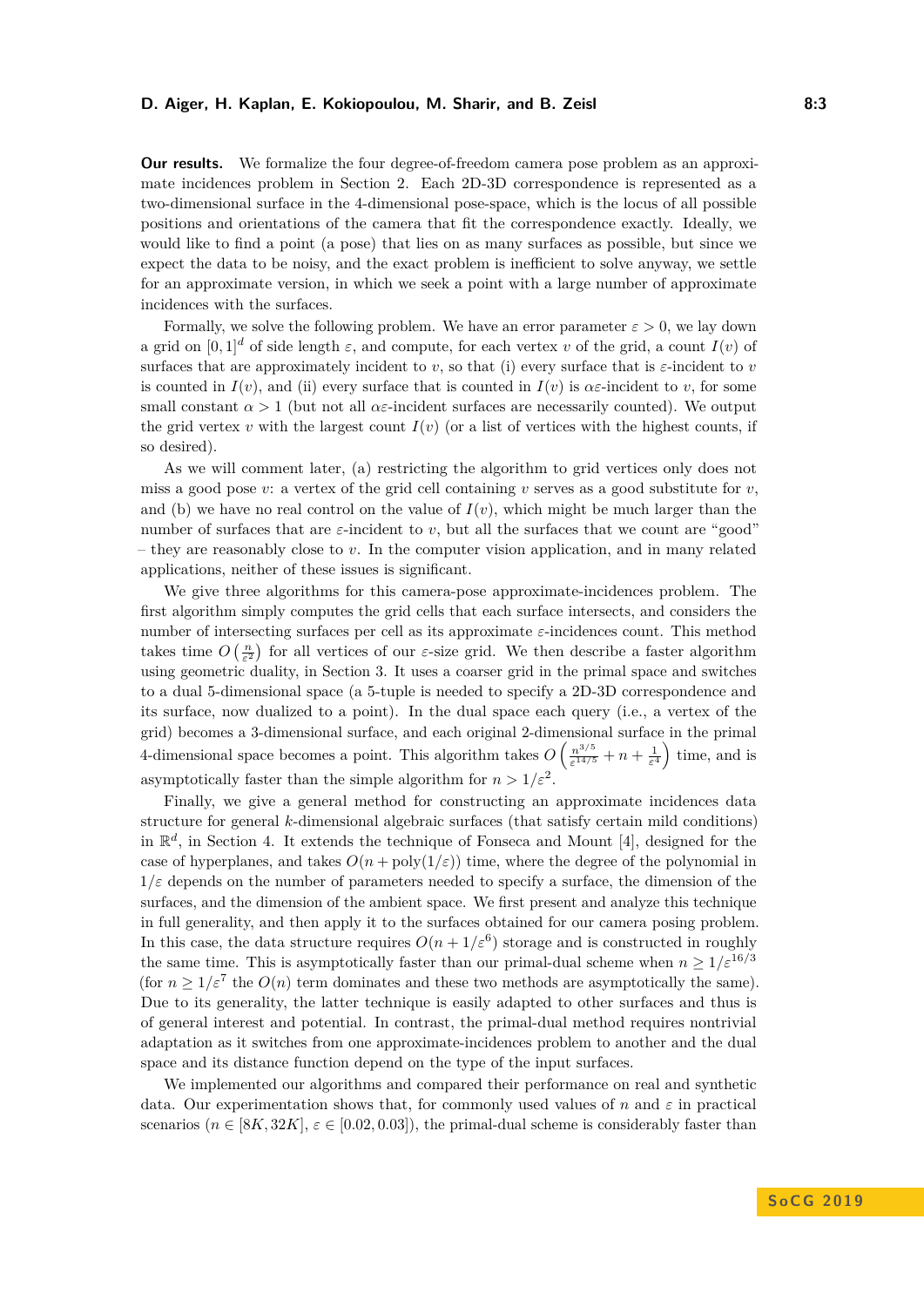## **8:4 Approximation Algorithms for Camera Posing**

the other algorithms, and should thus be the method of choice. Due to lack of space, the experimentation details are omitted in this version, with the exception of a few highlights. They can be found in the full version of the paper [\[2\]](#page-13-13).

## <span id="page-3-0"></span>**2 From camera positioning to approximate incidences**

Suppose we are given a pre-computed three-dimensional scene and a two-dimensional picture of it. Our goal is to deduce from this image the location and orientation of the camera in the scene. In general, the camera, as a rigid body in 3-space, has six degrees of freedom, three of translation and three of rotation (commonly referred to as the *yaw, pitch and roll*). We simplify the problem by making the realistic assumption, that the vertical direction of the scene is known in the camera coordinate frame (e.g., estimated by en inertial sensor on smart phones). This allows us to rotate the camera coordinate frame such that its *z*-axis is parallel to the world *z*-axis, thereby fixing the pitch and roll of the camera and leaving only four degrees of freedom  $(x, y, z, \theta)$ , where  $c = (x, y, z)$  is the location of the camera center, say, and  $\theta$  is its yaw, i.e. horizontal the orientation of the optical axis around the vertical direction. See Figure [1.](#page-3-1)

<span id="page-3-1"></span>

**Figure 1** With the knowledge of a common vertical direction between the camera and world frame the general 6DoF camera posing problem reduces to estimating 4 parameters. This is the setup we consider in our work.

By preprocessing the scene, we record the spatial coordinates  $w = (w_1, w_2, w_3)$  of a discrete (large) set of salient points. We assume that some (ideally a large number) of the distinguished points are identified in the camera image, resulting in a set of image-toscene correspondences. Each correspondence  $\mathbf{w} = \{w_1, w_2, w_3, \xi, \eta\}$  is parameterized by five parameters, the spatial position *w* and the position  $v = (\xi, \eta)$  in the camera plane of view of the same salient point. Our goal is to find a camera pose  $(x, y, z, \theta)$  so that as many correspondences as possible are (approximately) *consistent* with it, i.e., the ray from the camera center *c* to *w* goes approximately through  $(\xi, \eta)$  in the image plane, when the yaw of the camera is *θ*.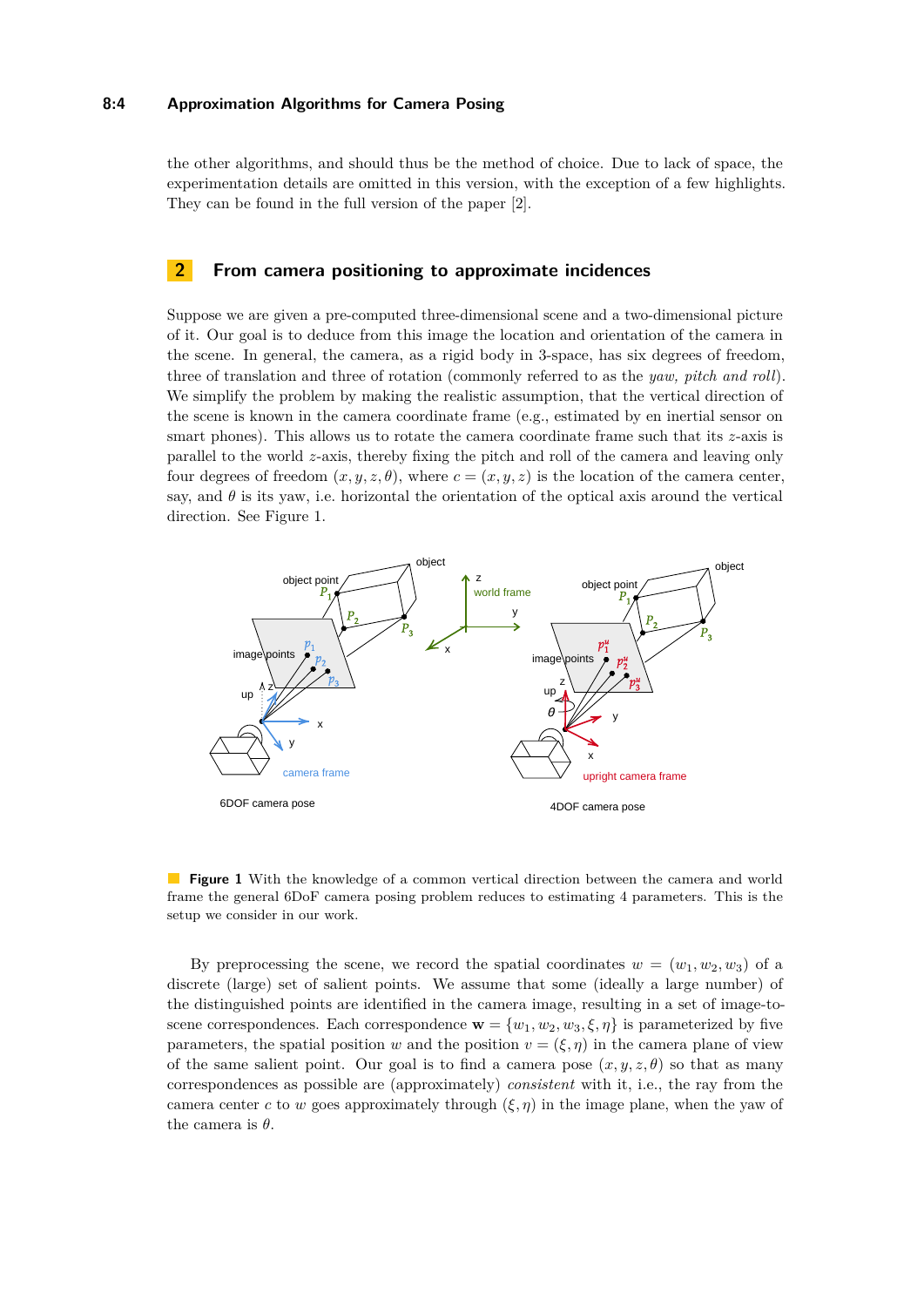## **2.1 Camera posing as an** *ε***-incidences problem**

Each correspondence and its 5-tuple **w** define a two-dimensional surface  $\sigma_{\mathbf{w}}$  in parametric 4space, which is the locus of all poses  $(x, y, z, \theta)$  of the camera at which it sees w at coordinates  $(\xi, \eta)$  in its image. For *n* correspondences, we have a set of *n* such surfaces. We prove that each point in the parametric 4-space of camera poses that is close to a surface  $\sigma_{\mathbf{w}}$ , in a suitable metric defined in that 4-space, represents a camera pose where *w* is projected to a point in the camera viewing plane that is close to  $(\xi, \eta)$ , and vice versa (see Section [2.2](#page-4-0) for the actual expressions for these projections). Therefore, a point in 4-space that is close to a large number of surfaces represents a camera pose with many approximately consistent correspondences, which is a strong indication of being close to the correct pose.

Extending the notation used in the earlier work [\[3\]](#page-13-0), we say that a point *q* is *ε-incident* to a surface  $\sigma$  if  $dist(q, \sigma) \leq \varepsilon$ . Our algorithms approximate, for each vertex of a grid  $G^{\varepsilon}$  of side length  $\varepsilon$ , the number of  $\varepsilon$ -incident surfaces and suggest the vertex with the largest count as the best candidate for the camera pose. This work extends the approximate incidences methodology in [\[3\]](#page-13-0) to the (considerably more involved) case at hand.

## <span id="page-4-0"></span>**2.2** The surfaces  $\sigma_w$

Let  $w = (w_1, w_2, w_3)$  be a salient point in  $\mathbb{R}^3$ , and assume that the camera is positioned at  $(c, \theta) = (x, y, z, \theta)$ . We represent the orientation of the vector  $w - c$ , within the world frame, by its spherical coordinates  $(\varphi, \psi)$ , except that, unlike the standard convention, we take  $\psi$  to be the angle with the *xy*-plane (rather than with the *z*-axis):

$$
\tan \psi = \frac{w_3 - z}{\sqrt{(w_1 - x)^2 + (w_2 - y)^2}} \qquad \tan \varphi = \frac{w_2 - y}{w_1 - x}
$$

In the two-dimensional frame of the camera the  $(\xi, \eta)$ -coordinates model the *view* of *w*, which differs from above polar representation of the vector  $w - c$  only by the polar orientation  $\theta$  of the viewing plane itself. Writing  $\kappa$  for tan  $\theta$ , we have

<span id="page-4-1"></span>
$$
\xi = \tan(\varphi - \theta) = \frac{\tan\varphi - \tan\theta}{1 + \tan\varphi \tan\theta} = \frac{(w_2 - y) - \kappa(w_1 - x)}{(w_1 - x) + \kappa(w_2 - y)},
$$
  
\n
$$
\eta = \tan\psi = \frac{w_3 - z}{\sqrt{(w_1 - x)^2 + (w_2 - y)^2}}.
$$
\n(1)

We note that using tan  $\theta$  does not distinguish between  $\theta$  and  $\theta + \pi$ , but we will restrict  $\theta$  to lie in  $[-\pi/4, \pi/4]$  or in similar narrower ranges, thereby resolving this issue.

We use  $\mathbb{R}^4$  with coordinates  $(x, y, z, \kappa)$  as our primal space, where each point models a possible pose of the camera. Each correspondence **w** is parameterized by the triple  $(w, \xi, \eta)$ , and defines a two-dimensional algebraic surface  $\sigma_{\bf w}$  of degree at most 4, whose equations (in  $x, y, z, \kappa$  are given in [\(1\)](#page-4-1). It is the locus of all camera poses  $v = (x, y, z, \kappa)$  at which it sees *w* at image coordinates  $(\xi, \eta)$ . We can rewrite these equations into the following parametric representation of  $\sigma_{\mathbf{w}}$ , expressing *z* and  $\kappa$  as functions of *x* and *y*:

<span id="page-4-3"></span>
$$
\kappa = \frac{(w_2 - y) - \xi(w_1 - x)}{(w_1 - x) + \xi(w_2 - y)} \qquad z = w_3 - \eta \sqrt{(w_1 - x)^2 + (w_2 - y)^2}.
$$
 (2)

For a camera pose  $v = (x, y, z, \kappa)$ , and a point  $w = (w_1, w_2, w_3)$ , we write

<span id="page-4-2"></span>
$$
F(v; w) = \frac{(w_2 - y) - \kappa(w_1 - x)}{(w_1 - x) + \kappa(w_2 - y)} \qquad G(v; w) = \frac{w_3 - z}{\sqrt{(w_1 - x)^2 + (w_2 - y)^2}}.
$$
 (3)

In this notation we can write the Equations [\(1\)](#page-4-1) characterizing  $\sigma_{\bf w}$  (when regarded as equations in *v*) as  $\xi = F(v; w)$  and  $\eta = G(v; w)$ .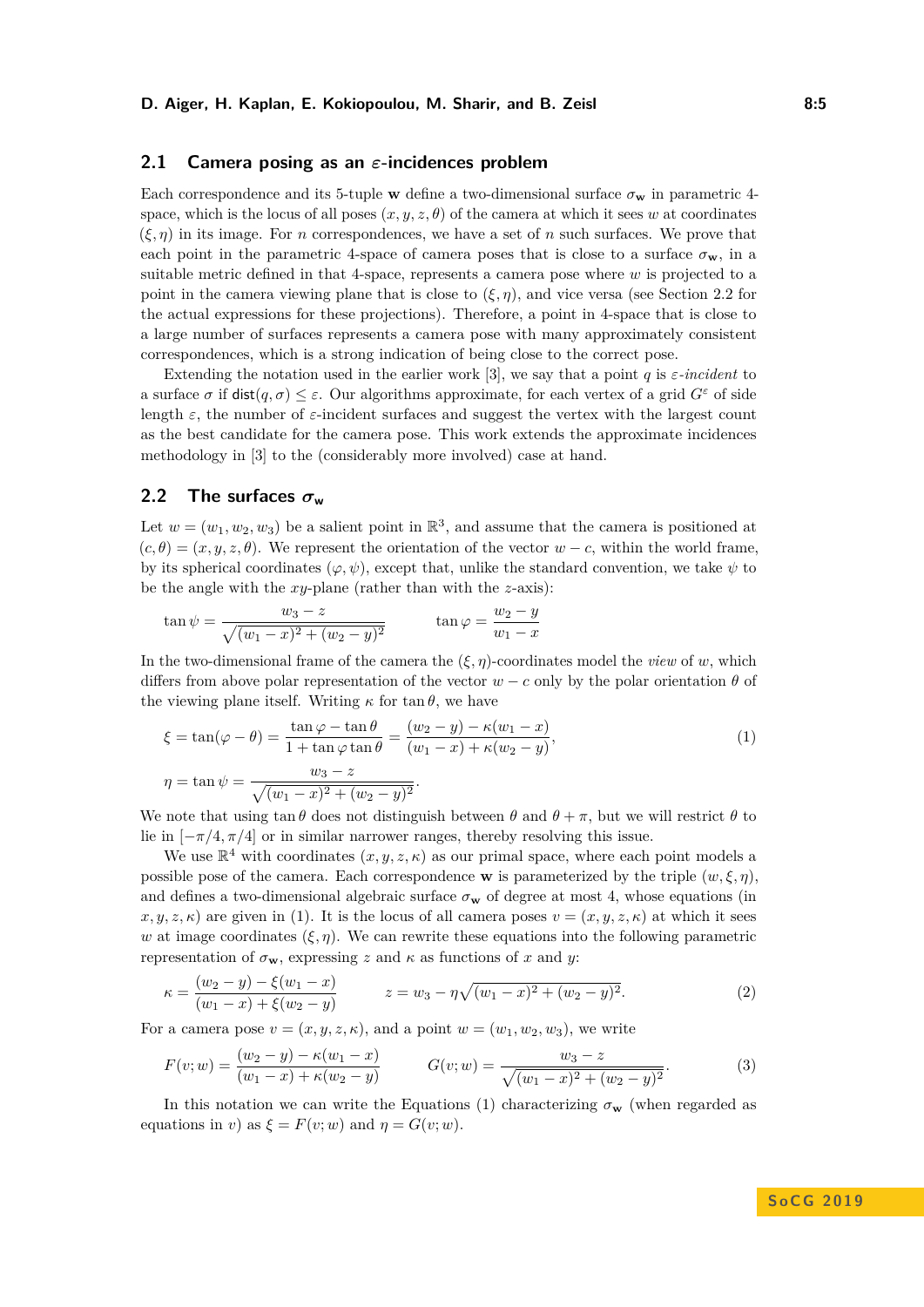### **8:6 Approximation Algorithms for Camera Posing**

## **2.3 Measuring proximity**

Given a guessed pose  $v = (x, y, z, \kappa)$  of the camera, we want to measure how well it fits the scene that the camera sees. For this, given a correspondence  $\mathbf{w} = (w, \xi, \eta)$ , we define the *frame distance* fd between *v* and **w** as the  $L_{\infty}$ -distance between  $(\xi, \eta)$  and  $(\xi_{\eta}, \eta_{\eta})$ , where, as in Eq. [\(3\)](#page-4-2),  $\xi_v = F(v; w)$ ,  $\eta_v = G(v; w)$ . That is,

<span id="page-5-0"></span>
$$
fd(v, w) = \max \{ |\xi_v - \xi|, |\eta_v - \eta| \}.
$$
 (4)

Note that  $(\xi_v, \eta_v)$  are the coordinates at which the camera would see *w* if it were placed at position *v*, so the frame distance is the  $L_{\infty}$ -distance between these coordinates and the actual coordinates  $(\xi, \eta)$  at which the camera sees *w*; this serves as a natural measure of how close *v* is to the actual pose of the camera.

We are given a viewed scene of *n* distinguished points (correspondences)  $\mathbf{w} = (w, \xi, \eta)$ . Let *S* denote the set of *n* surfaces  $\sigma_w$ , representing these correspondences. We assume that the salient features *w* and the camera are all located within some bounded region, say [0, 1]<sup>3</sup>. The replacement of  $\theta$  by  $\kappa = \tan \theta$  makes its range unbounded, so we break the problem into four subproblems, in each of which  $\theta$  is confined to some sector. In the first subproblem we assume that  $-\pi/4 \leq \theta \leq \pi/4$ , so  $-1 \leq \kappa \leq 1$ . The other three subproblems involve the ranges  $[\pi/4, 3\pi/4]$ ,  $[3\pi/4, 5\pi/4]$ , and  $[5\pi/4, 7\pi/4]$ . We only consider here the first subproblem; the treatment of the others is fully analogous. In each such range, replacing  $\theta$ by tan  $\theta$  does not incur the ambiguity of identifying  $\theta$  with  $\theta + \pi$ .

Given an error parameter  $\varepsilon > 0$ , we seek an approximate pose *v* of the camera, at which many correspondences **w** are within frame distance at most  $\varepsilon$  from *v*, as given in [\(4\)](#page-5-0).

The following two lemmas relate our frame distance to the Euclidean distance. Their (rather technical) proofs are given in the full version of this paper [\[2\]](#page-13-13).

<span id="page-5-2"></span>**Lemma 1.** Let  $v = (x, y, z, \kappa)$ , and let  $\sigma_{\mathbf{w}}$  be the surface associated with a correspondence  $\mathbf{w} = \{w_1, w_2, w_3, \xi, \eta\}$ *. Let*  $v'$  be a point on  $\sigma_{\mathbf{w}}$  such that  $|v - v'| \leq \varepsilon$  (where  $|\cdot|$  denotes the *Euclidean norm). If*

**(i)**  $|(w_1 - x) + \kappa(w_2 - y)| \ge a > 0$ *, and* 

**(ii)**  $(w_1 - x)^2 + (w_2 - y)^2 \ge a > 0$ , for some absolute constant *a*,

*then*  $fd(v, w) \leq \beta \epsilon$  *for some constant*  $\beta$  *that depends on a.* 

Informally, Condition (i) requires that the absolute value of the  $\xi = \tan(\varphi - \theta)$  coordinate of the position of  $w$  in the viewing plane, with the camera positioned at  $v$ , is not too large (i.e., that  $|(\varphi - \theta)|$  is not too close to  $\pi/2$ ). We can ensure this property by restricting the camera image to some suitably bounded *ξ*-range.

Similarly, Condition (ii) requires that the *xy*-projection of the vector  $w - c$  is not too small. It can be violated in two scenarios. Either we look at a data point that is too close to *c*, or we see it looking too much "upwards" or "downwards". We can ensure that the latter situation does not arise, by restricting the camera image, as in the preceding paragraph, to some suitably bounded *η*-range too. That done, we ensure that the former situation does not arise by requiring that the physical distance between *c* and *w* be at least some multiple of *a*.

The next lemma establishes the converse connection.

<span id="page-5-1"></span> $\blacktriangleright$  **Lemma 2.** *Let*  $v = (x, y, z, \kappa)$  *be a camera pose and*  $\mathbf{w} = \{w_1, w_2, w_3, \xi, \eta\}$  *a correspondence, such that*  $fd(v, w) \leq \varepsilon$ *. Assume that*  $|(w_1 - x) + \xi(w_2 - y)| \geq a > 0$ , for some absolute *constant a*, and consider the point  $v' = (x, y, z', \kappa') \in \sigma_{\mathbf{w}}$  where (see Eq. [\(2\)](#page-4-3))

$$
z' = w_3 - \eta \sqrt{(w_1 - x)^2 + (w_2 - y)^2} \qquad \kappa' = \frac{(w_2 - y) - \xi(w_1 - x)}{(w_1 - x) + \xi(w_2 - y)}.
$$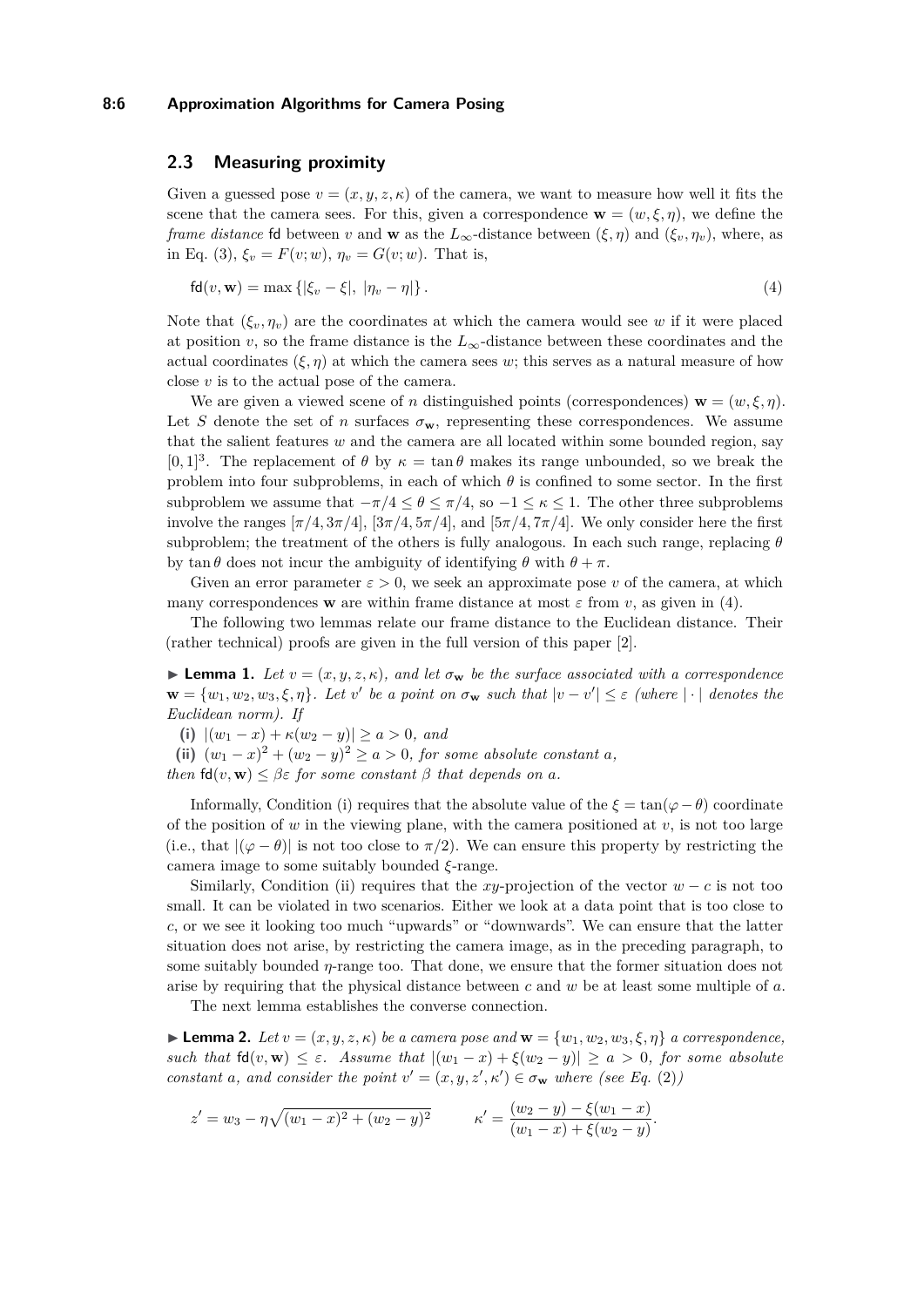#### **D. Aiger, H. Kaplan, E. Kokiopoulou, M. Sharir, and B. Zeisl The Community Community Reports A:7**

*Then*  $|z - z'| \leq \sqrt{2\varepsilon}$  *and*  $|\kappa - \kappa'| \leq c\varepsilon$ *, for some constant c, again depending on a.* 

Informally, the condition  $|(w_1 - x) + \xi(w_2 - y)| \ge a > 0$  means that the orientation of the camera, when it is positioned at  $(x, y)$  and sees w at coordinate  $\xi$  of the viewing plane is not too close to  $\pm \pi/2$ . This is a somewhat artificial constraint that is satisfied by our restriction on the allowed yaws of the camera (the range of  $\kappa$ ).

**A Simple algorithm.** Using Lemma [2](#page-5-1) and Lemma [1](#page-5-2) we can derive a simple naive solution which does not require any of the sophisticated machinery developed in this work. We construct a grid *G* over  $Q = [0, 1]^3 \times [-1, 1]$ , of cells  $\tau$ , each of dimensions  $\varepsilon \times \varepsilon \times 2\sqrt{2\varepsilon} \times 2a\varepsilon$ , where *a* is the constant of Lemma [2.](#page-5-1) We use this non-square grid *G* since we want to find *ε*-approximate incidences in terms of frame distance. For each cell *τ* of *G* we compute the number of surfaces  $\sigma_{\bf w}$  that intersect  $\tau$ . This gives an approximate incidences count for the center of  $\tau$ . Further details and a precise statement can be found in the full version [\[2\]](#page-13-13).

## <span id="page-6-0"></span>**3 Primal-dual algorithm for geometric proximity**

Following the general approach in [\[3\]](#page-13-0), we use a suitable duality, with some care. We write  $\varepsilon = 2\gamma \delta_1 \delta_2$ , for suitable parameters  $\gamma$ , and  $\varepsilon/(2\gamma) \leq \delta_1$ ,  $\delta_2 \leq 1$ , whose concrete values are fixed later, and apply the decomposition scheme developed in [\[3\]](#page-13-0) tailored to the case at hand. Specifically, we consider the coarser grid  $G_{\delta_1}$  in the primal space, of cell dimensions  $\delta_1 \times \delta_1 \times \sqrt{2\delta_1} \times c\delta_1$ , where *c* is is the constant from Lemma [2,](#page-5-1) that tiles up the domain  $Q = [0, 1]^3 \times [-1, 1]$  of possible camera positions. For each cell  $\tau$  of  $G_{\delta_1}$ , let  $S_{\tau}$  denote the set of surfaces that cross either  $\tau$  or one of the eight cells adjacent to  $\tau$  in the  $(z, \kappa)$ -directions.<sup>[2](#page-6-1)</sup> The duality is illustrated in Figure [2.](#page-6-2)

<span id="page-6-2"></span>

**Figure 2** A schematic illustration of our duality-based algorithm.

We discretize the set of all possible positions of the camera by the vertices of the finer grid  $G_{\varepsilon}$ , defined as  $G_{\delta_1}$ , with  $\varepsilon$  replacing  $\delta_1$ , that tiles up  $Q$ . The number of these candidate positions is  $m := O(1/\varepsilon^4)$ . For each vertex  $q \in G_{\varepsilon}$ , we want to approximate the number of surfaces that are *ε*-incident to *q*, and output the vertex with the largest count as the best candidate for the position of the camera. Let  $V_{\tau}$  be the subset of  $G_{\varepsilon}$  contained in  $\tau$ . We ensure that the boxes of  $G_{\delta_1}$  are pairwise disjoint by making them half open, in the sense that if  $(x_0, y_0, z_0, \kappa_0)$  is the vertex of a box that has the smallest coordinates, then the box is defined by  $x_0 \le x < x_0 + \delta_1$ ,  $y_0 \le y < y_0 + \delta_1$ ,  $z_0 \le z < z_0 + \sqrt{2\delta_1}$ ,  $\kappa_0 \le \kappa < \kappa_0 + c\delta_1$ . This makes the sets  $V_\tau$  pairwise disjoint as well. Put  $m_\tau = |V_\tau|$  and  $n_\tau = |S_\tau|$ . We have

<span id="page-6-1"></span><sup>&</sup>lt;sup>2</sup> The choice of *z*,  $\kappa$  is arbitrary, but it is natural for the analysis, given in the full version [\[2\]](#page-13-13).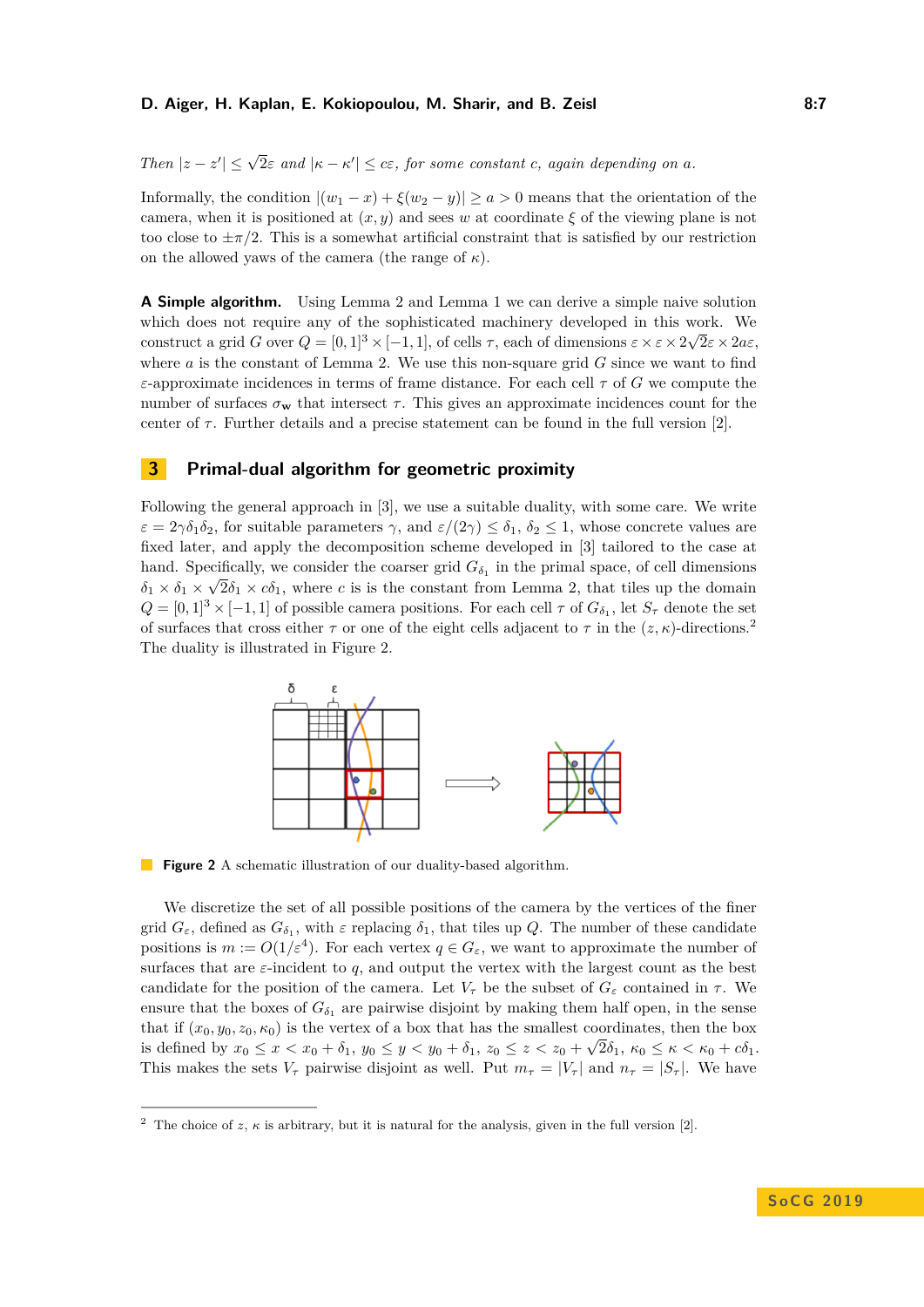### **8:8 Approximation Algorithms for Camera Posing**

 $m_{\tau} = O\left((\delta_1/\varepsilon)^4\right)$  for each  $\tau$ . Since the surfaces  $\sigma_{\mathbf{w}}$  are two-dimensional algebraic surfaces of constant degree, each of them crosses  $O(1/\delta_1^2)$  cells of  $G_{\delta_1}$ , so we have  $\sum_{\tau} n_{\tau} = O(n/\delta_1^2)$ .

We now pass to the dual five-dimensional space. Each point in that space represents a correspondence  $\mathbf{w} = (w_1, w_2, w_3, \xi, \eta)$ . We use the first three components  $(w_1, w_2, w_3)$  as the first three coordinates, but modify the *ξ*- and *η*-coordinates in a manner that depends on the primal cell  $\tau$ . Let  $c_{\tau} = (x_{\tau}, y_{\tau}, z_{\tau}, \kappa_{\tau})$  be the midpoint of the primal box  $\tau$ . For each  $\sigma_{\mathbf{w}} \in S_{\tau}$ we map  $\mathbf{w} = (w, \xi, \eta)$ , where  $w = (w_1, w_2, w_3)$ , to the point  $\mathbf{w}_\tau = (w_1, w_2, w_3, \xi_\tau, \eta_\tau)$ , where  $\xi_{\tau} = \xi - F(c_{\tau}; w)$  and  $\eta_{\tau} = \eta - G(c_{\tau}; w)$ , with *F* and *G* as given in [\(3\)](#page-4-2). We have

<span id="page-7-0"></span> $\triangleright$  **Corollary 3.** *If*  $\sigma_{\bf w}$  *crosses*  $\tau$  *then*  $|\xi_{\tau}|$ *,*  $|\eta_{\tau}| \leq \gamma \delta_1$ *, for some absolute constant*  $\gamma$ *, provided that the following two properties hold, for some absolute constant*  $a > 0$  *(the constant*  $\gamma$ *depends on a).*

- **(i)**  $|(w_1 x_\tau) + \kappa_\tau (w_2 y_\tau)| \ge a$ , and
- (ii)  $(w_1 x_\tau)^2 + (w_2 y_\tau)^2 \ge a$ , where  $(x_\tau, y_\tau)$  are the  $(x, y)$ -coordinates of the center of  $\tau$ .

**Proof.** If  $\sigma_{\mathbf{w}} \in S_{\tau}$  then it contains a point *v*' such that  $|v' - c_{\tau}| \le c' \delta_1$ , for a suitable absolute constant  $c'$  (that depends on  $c$ ). We now apply Lemma [1,](#page-5-2) recalling [\(4\)](#page-5-0).

We take the  $\gamma$  provided by Corollary [3](#page-7-0) as the  $\gamma$  in the definition of  $\delta_1$  and  $\delta_2$ . We map each point  $v \in V_{\tau}$  to the dual surface  $\sigma_v^* = \sigma_{v;\tau}^* = {\mathbf{w}_{\tau} \mid v \in \sigma_{\mathbf{w}}}$ . Using [\(3\)](#page-4-2), we have

$$
\sigma_{v;\tau}^* = \{ (w, F(v; w) - F(c_\tau; w), G(v; w) - G(c_\tau; w)) \mid w = (w_1, w_2, w_2) \in [0, 1]^3 \}.
$$

By Corollary [3,](#page-7-0) the points  $\mathbf{w}_\tau$ , for the surfaces  $\sigma_\mathbf{w}$  that cross  $\tau$ , lie in the region  $R_\tau =$  $[0,1]^3 \times [-\gamma \delta_1, \gamma \delta_1]^2$ . We partition  $R_\tau$  into a grid  $G_{\delta_2}$  of  $1/\delta_2^5$  small congruent boxes, each of dimensions  $\delta_2 \times \delta_2 \times \delta_2 \times (2\gamma \delta_1 \delta_2) \times (2\gamma \delta_1 \delta_2) = \delta_2 \times \delta_2 \times \delta_2 \times \varepsilon$ .

Exactly as in the primal setup, we make each of these boxes half-open, thereby making the sets of dual vertices in the smaller boxes pairwise disjoint. We assign to each of these dual cells  $\tau^*$  the set  $S^*_{\tau^*}$  of dual points that lie in  $\tau^*$ , and the set  $V^*_{\tau^*}$  of the dual surfaces that cross either  $\tau^*$  or one of the eight cells adjacent to  $\tau^*$  in the  $(\xi_{\tau}, \eta_{\tau})$ -directions. Put  $n_{\tau^*} = |S^*_{\tau^*}|$ and  $m_{\tau^*} = |V_{\tau^*}^*|$ . Since the dual cells are pairwise disjoint, we have  $\sum_{\tau^*} n_{\tau^*} = n_{\tau}$ . Since the dual surfaces are three-dimensional algebraic surfaces of constant degree, each of them crosses  $O(1/\delta_2^3)$  grid cells, so  $\sum_{\tau^*} m_{\tau^*} = O(m_{\tau}/\delta_2^3)$ .

We compute, for each dual surface  $\sigma_v^*$ , the sum  $\sum_{\tau^*} |S_{\tau^*}^*|$ , over the dual cells  $\tau^*$  that are either crossed by  $\sigma_v^*$  or that one of their adjacent cells in the  $(\xi_\tau, \eta_\tau)$ -directions is crossed by *σ*<sup>\*</sup>, We output the vertex *v* of  $G$ <sup>*ε*</sup> with the largest resulting count, over all primal cells *τ*.

The following theorem establishes the correctness of our technique. Its proof is given in Appendix B of the full version [\[2\]](#page-13-13).

<span id="page-7-1"></span>**Find 1.** *Suppose that for every cell*  $\tau \in G_{\delta_1}$  *and for every point*  $v = (x, y, z, \kappa) \in V_{\tau}$ *and every*  $\mathbf{w} = ((w_1, w_2, w_3), \xi, \eta)$  *such that*  $\sigma_{\mathbf{w}}$  *intersects either*  $\tau$  *or one of its adjacent cells in the*  $(\xi_{\tau}, \eta_{\tau})$ *-directions, we have that, for some absolute constant*  $a > 0$ *,* 

- **(i)**  $|(w_1 x) + \kappa(w_2 y)| > a$ ,
- (ii)  $(w_1 x)^2 + (w_2 y)^2 \ge a$ *, and*
- **(iii)**  $|(w_1 x) + \xi(w_2 y)| \ge a$ .

*Then* (a) For each  $v \in V$ , every pair  $(v, \mathbf{w})$  at frame distance  $\leq \varepsilon$  *is counted (as an*  $\varepsilon$ *-incidence of v*) by the algorithm. (b) For each  $v \in V$ , every pair  $(v, \mathbf{w})$  that we count lies at frame  $distance \leq \alpha \varepsilon$ , for some constant  $\alpha > 0$  *depending on*  $\alpha$ *.*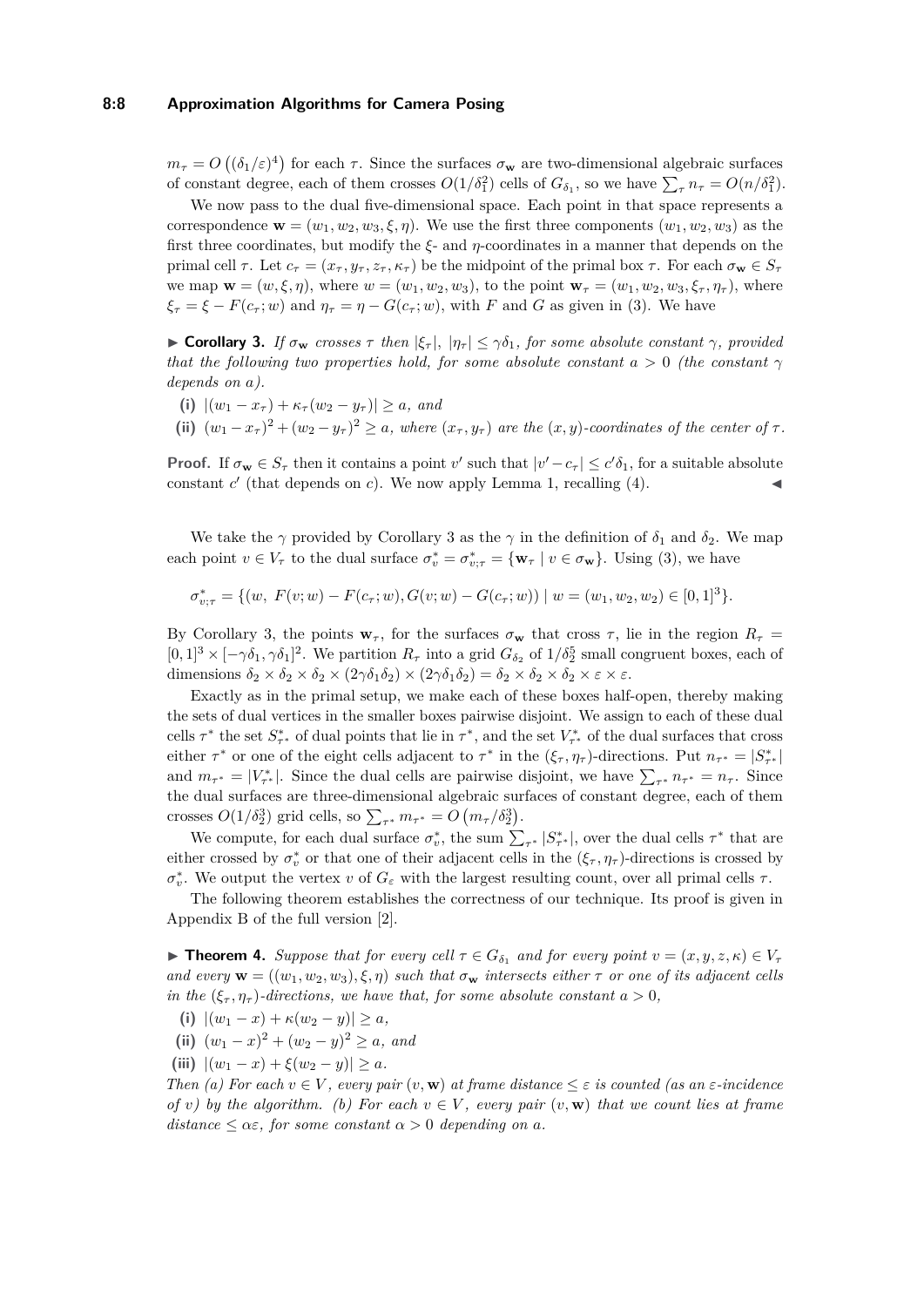### **D. Aiger, H. Kaplan, E. Kokiopoulou, M. Sharir, and B. Zeisl 8:9**

## **3.1 Running time analysis**

The cost of the algorithm is clearly proportional to  $\sum_{\tau} \sum_{\tau^*} (m_{\tau^*} + n_{\tau^*})$ , over all primal cells  $\tau$  and the dual cells  $\tau^*$  associated with each cell  $\tau$ . We have

$$
\sum_{\tau} \sum_{\tau^*} (m_{\tau^*} + n_{\tau^*}) = O\left(\sum_{\tau} \left(m_{\tau}/\delta_2^3 + n_{\tau}\right)\right) = O\left(m/\delta_2^3 + n/\delta_1^2\right).
$$

Optimizing the choice of  $\delta_1$  and  $\delta_2$ , we choose  $\delta_1 = \left(\frac{\varepsilon^3 n}{m}\right)^{1/5}$  and  $\delta_2 = \left(\frac{\varepsilon^2 m}{n}\right)^{1/5}$ . These choices make sense as long as each of  $\delta_1$ ,  $\delta_2$  lies between  $\varepsilon/(2\gamma)$  and 1. That is,  $\frac{\varepsilon}{2\gamma} \leq$  $\left(\frac{\varepsilon^3 n}{m}\right)^{1/5} \leq 1$  and  $\frac{\varepsilon}{2\gamma} \leq \left(\frac{\varepsilon^2 m}{n}\right)^{1/5} \leq 1$ , or  $c'\varepsilon^2 m \leq n \leq \frac{c''m}{\varepsilon^3}$ , where  $c'$  and  $c''$  are absolute constants (that depend on  $\gamma$ ).

If  $n < c' \varepsilon^2 m$ , we use only the primal setup, taking  $\delta_1 = \varepsilon$  (for the primal subdivision). The cost is then  $O(n/\varepsilon^2 + m) = O(m)$ . Similarly, if  $n > \frac{c^{\prime\prime}m}{2}$  $\frac{m}{\varepsilon^3}$ , we use only the dual setup, taking  $\delta_1 = 1$  and  $\delta_2 = \varepsilon/(2\gamma)$ , and the cost is thus  $O(n + m/\varepsilon^3) = O(n)$ . Adding everything together, to cover all three subranges, the running time is then  $O\left(\frac{m^{2/5}n^{3/5}}{e^{6/5}}\right)$  $\frac{e^{i/5}n^{3/5}}{e^{6/5}} + n + m$ ). Substituting  $m = O(1/\varepsilon^4)$ , we get a running time of  $O\left(\frac{n^{3/5}}{\varepsilon^{14/\xi}}\right)$  $\frac{n^{3/5}}{\varepsilon^{14/5}} + n + \frac{1}{\varepsilon^4}$ . The first term dominates when  $n = \Omega(\frac{1}{\varepsilon^2})$  and  $n = O(\frac{1}{\varepsilon^7})$ . In conclusion, we have the following result.

▶ **Theorem 5.** *Given n data points that are seen (and identified) in a two-dimensional image taken by a vertically positioned camera, and an error parameter*  $\varepsilon > 0$ *, where the viewed points* satisfy the assumptions made in Theorem [4,](#page-7-1) we can compute, in  $O\left(\frac{n^{3/5}}{14/5}\right)$  $\frac{n^{3/5}}{\varepsilon^{14/5}} + n + \frac{1}{\varepsilon^4}$ *ε* 4  $\bigg)$  *time, a vertex v of*  $G_{\varepsilon}$  *that maximizes the approximate count of*  $\varepsilon$ *-incident correspondences, where "approximate" means that every correspondence* **w** *whose surface σ***<sup>w</sup>** *is at frame distance at most ε from v is counted and every correspondence that we count lies at frame distance at most αε from v, for some fixed constant α.*

Restricting ourselves only to grid vertices does not really miss any solution. We only lose a bit in the quality of approximation, replacing  $\varepsilon$  by a slightly large constant multiple thereof, when we move from the best solution to a vertex of its grid cell.

# <span id="page-8-0"></span>**4 Geometric proximity via canonical surfaces**

In this section we present a general technique to preprocess a set of algebraic surfaces into a data structure that can answer approximate incidences queries. In this technique we round the *n* original surfaces into a set of canonical surfaces, whose size depends only on  $\varepsilon$ , such that each original surface has a canonical surface that is "close" to it. Then we build an octree-based data structure for approximate incidences queries with respect to the canonical surfaces. However, to reduce the number of intersections between the cells of the octree and the surfaces, we further reduce the number of surfaces as we go from one level of the octree to the next, by rounding them in a coarser manner into a smaller set of surfaces.

This technique has been introduced by Fonseca and Mount [\[4\]](#page-13-1) for the case of hyperplanes. We describe as a warmup step, in Appendix C of the full version [\[2\]](#page-13-13), our interpretation of their technique applied to hyperplanes. We then extend here the technique to general surfaces, and apply it to the specific instance of 2-surfaces in 4-space that arise in the camera pose problem.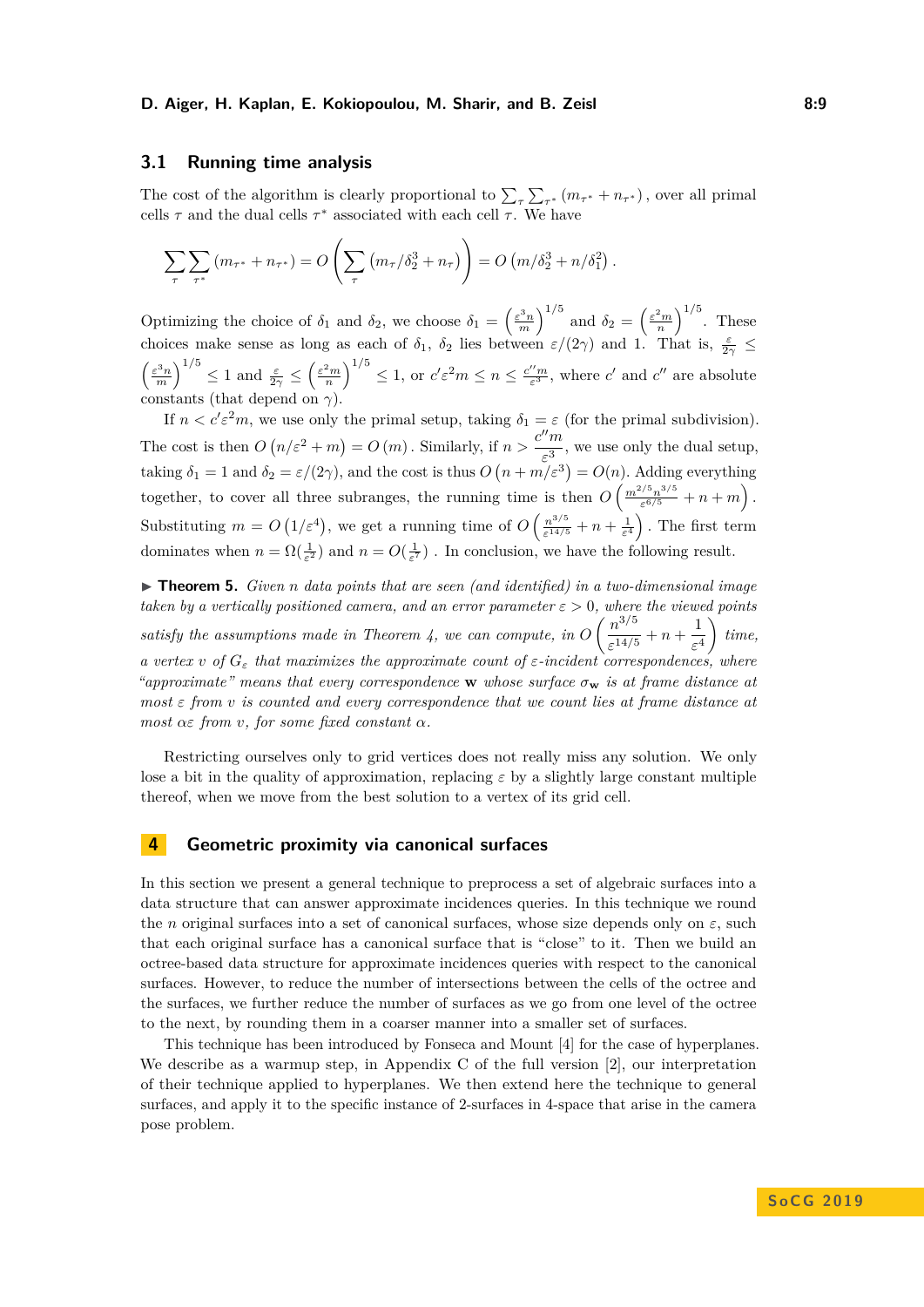### **8:10 Approximation Algorithms for Camera Posing**

We have a set *S* of *n k*-dimensional surfaces in  $\mathbb{R}^d$  that cross the unit cube  $[0, 1]^d$ , and a given error parameter  $\varepsilon$ . We assume that each surface  $\sigma \in S$  is given in parametric form, where the first *k* coordinates are the parameters, so its equations are

$$
x_j = F_j^{(\sigma)}(x_1, \dots, x_k), \quad \text{for } j = k+1, \dots, d.
$$

Moreover, we assume that each  $\sigma \in S$  is defined in terms of  $\ell$  *essential parameters* **t** =  $(t_1, \ldots, t_\ell)$ , and *d*−*k* additional *free additive parameters* **f** =  $(f_{k+1}, \ldots, f_d)$ , one free parameter for each dependent coordinate. Concretely, we assume that the equations defining the surface  $\sigma \in S$ , parameterized by **t** and **f** (we then denote  $\sigma$  as  $\sigma_{\text{t.f}}$ ), are

$$
x_j = F_j(\mathbf{x}; \mathbf{t}) + f_j = F_j(x_1, ..., x_k; t_1, ..., t_\ell) + f_j,
$$
 for  $j = k + 1, ..., d$ .

For each equation of the surface that does not have a free parameter in the original expression, we introduce an *artificial* free parameter, and initialize its value to 0. (We need this separation into essential and free parameters for technical reasons that will become clear later.) We assume that **t** (resp., **f**) varies over  $[0,1]^\ell$  (resp.,  $[0,1]^{d-k}$ ).

**Remark.** The distinction between free and essential parameters seems to be artificial, but yet free parameters do arise in certain basic cases, such as the case of hyperplanes discussed in Appendix C of  $[2]$ . In the case of our 2-surfaces in 4-space, the parameter  $w_3$  is free, and we introduce a second artificial free parameter into the equation for *κ*. The number of essential parameters is  $\ell = 4$  (they are  $w_1, w_2, \xi$ , and  $\eta$ ).

We assume that the functions  $F_j$  are all continuous and differentiable, in all of their dependent variables **x**, **t** and **f** (this is a trivial assumption for **f**), and that they satisfy the following two conditions.

- (i) Bounded gradients.  $|\nabla_{\mathbf{x}} F_j(\mathbf{x}; \mathbf{t})| \leq c_1$ ,  $|\nabla_{\mathbf{t}} F_j(\mathbf{x}; \mathbf{t})| \leq c_1$ , for each  $j = k+1, \ldots, d$ , for any  $\mathbf{x} \in [0,1]^k$  and any  $\mathbf{t} \in [0,1]^l$ , where  $c_1$  is some absolute constant. Here  $\nabla_{\mathbf{x}}$  (resp.,  $\nabla_t$ ) means the gradient with respect to only the variables **x** (resp., **t**).
- (ii) Lipschitz gradients.  $|\nabla_{\mathbf{x}} F_j(\mathbf{x}; \mathbf{t}) \nabla_{\mathbf{x}} F_j(\mathbf{x}; \mathbf{t}')| \le c_2 |\mathbf{t} \mathbf{t}'|$ , for each  $j = k + 1, ..., d$ , for any  $\mathbf{x} \in [0,1]^k$  and any  $\mathbf{t}, \mathbf{t}' \in [0,1]^{\ell}$ , where  $c_2$  is some absolute constant. This assumption is implied by the assumption that all the eigenvalues of the mixed part of the Hessian matrix  $\nabla_{\mathbf{t}} \nabla_{\mathbf{x}} F_i(\mathbf{x}; \mathbf{t})$  have absolute value bounded by  $c_2$ .

# <span id="page-9-0"></span>**4.1 Canonizing the input surfaces**

We first replace each surface  $\sigma_{t,f} \in S$  by a canonical "nearby" surface  $\sigma_{s,g}$ . Let  $\varepsilon' = \frac{\varepsilon}{c_2 \log(1/\varepsilon)}$ where  $c_2$  is the constant from Condition (ii). We get **s** from **t** (resp., **g** from **f**) by rounding each coordinate in the essential parametric domain  $L$  (resp., in the parametric domain  $\Phi$ ) to a multiple of  $\varepsilon' / (\ell + 1)$ . Note that each of the artificial free parameters (those that did not exist in the original equations) has the initial value 0 for all surfaces, and remains 0 in the rounded surfaces. We get  $O((1/\varepsilon')^{\ell'})$  *canonical* rounded surfaces, where  $\ell' \geq \ell$  is the number of *original* parameters, that is, the number of essential parameters plus the number of non-artificial free parameters; in the worst case we have  $\ell' = \ell + d - k$ .

For a surface  $\sigma_{\mathbf{t},\mathbf{f}}$  and its rounded version  $\sigma_{\mathbf{s},\mathbf{g}}$  we have, for each *j*,

$$
|(F_j(\mathbf{x}; \mathbf{t}) + f_j) - (F_j(\mathbf{x}; \mathbf{s}) + g_j)| \leq |\nabla_{\mathbf{t}} F_j(\mathbf{x}; \mathbf{t}')| \cdot |\mathbf{t} - \mathbf{s}| + |f_j - g_j|
$$
  

$$
\leq c_1 |\mathbf{t} - \mathbf{s}| + |f_j - g_j| \leq (c_1 + 1)\varepsilon',
$$

where  $t'$  is some intermediate value, which is irrelevant due to Condition  $(i)$ .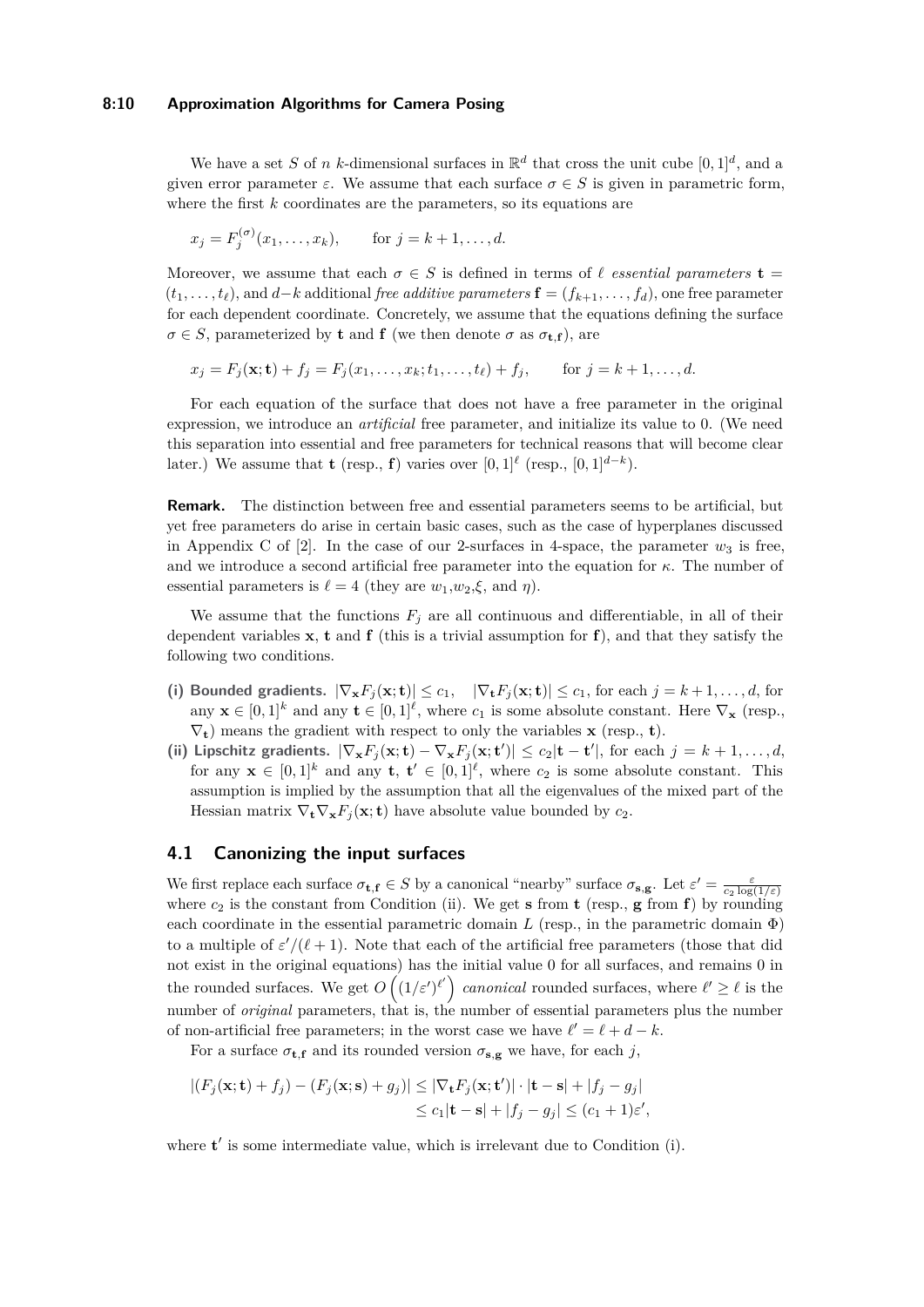#### **D. Aiger, H. Kaplan, E. Kokiopoulou, M. Sharir, and B. Zeisl The Community Community Results** 8:11

We will use the  $\ell_2$ -norm of the difference vector  $((F_j(\mathbf{x}; \mathbf{t}) + f_j) - (F_j(\mathbf{x}; \mathbf{s}) + g_j))_{j=k+1}^d$ as the measure of proximity between the surfaces  $\sigma_{t,f}$  and  $\sigma_{s,g}$  at **x**, and denote it as  $\mathsf{dist}(\sigma_\mathbf{t,f},\sigma_\mathbf{s,g};\mathbf{x}).$  The maximum  $\mathsf{dist}(\sigma_\mathbf{t,f},\sigma_\mathbf{s,g}) := \max_{\mathbf{x}\in[0,1]^k} \mathsf{dist}(\sigma_\mathbf{t,f},\sigma_\mathbf{s,g};\mathbf{x})$  measures the global proximity of the two surfaces. (Note that it is an upper bound on the Hausdorff distance between the two surfaces.) We thus have  $dist(\sigma_{t,f}, \sigma_{s,g}) \leq (c_1 + 1)\varepsilon'$  when  $\sigma_{s,g}$  is the canonical surface approximating  $\sigma_{\mathbf{t},\mathbf{f}}$ .

We define the *weight* of each canonical surface to be the number of original surfaces that got rounded to it, and we refer to the set of all canonical surfaces by *S c* .

## **4.2 Approximately counting** *ε***-incidences**

We describe an algorithm for approximating the *ε*-incidences counts of the surfaces in *S* and the vertices of a grid *G* of side length  $4\varepsilon$ .

We construct an octree decomposition of  $\tau_0 := [0,1]^d$ , all the way to subcubes of side length 4*ε* such that each vertex of *G* is the center of a leaf-cube. We propagate the surfaces of *S <sup>c</sup>* down this octree, further rounding each of them within each subcube that it crosses.

The root of the octree corresponds to  $\tau_0$ , and we set  $S_{\tau_0} = S^c$ . At level  $j \geq 1$  of the recursion, we have subcubes *τ* of  $τ_0$  of side length  $\delta = 1/2^j$ . For each such *τ*, we set  $\tilde{S}_τ$  to be the subset of the surfaces in  $S_{p(\tau)}$  (that have been produced at the parent cube  $p(\tau)$  of *τ*) that intersect *τ*. We now show how to further round the surfaces of  $\tilde{S}_{\tau}$ , so as to get a coarser set  $S_{\tau}$  of surfaces that we associate with  $\tau$ , and that we process recursively within  $\tau$ .

At any node  $\tau$  at level *j* of our rounding process, each surface  $\sigma$  of  $S_{\tau}$  is of the form  $x_i = H_i(\mathbf{x}; \mathbf{t}) + f_i$ , for  $j = k + 1, ..., d$  where  $\mathbf{x} = (x_1, ..., x_k)$ , and  $\mathbf{t} = (t_1, ..., t_\ell)$ .

- (a) For each  $j = k + 1, \ldots, d$  the function  $H_j$  is a translation of  $F_j$ . That is  $H_j(\mathbf{x}; \mathbf{t}) =$  $F_j(\mathbf{x}; \mathbf{t}) + c$  for some constant *c*. Thus the gradients of  $H_j$  also satisfy Conditions (i) and (ii).
- **(b) t** is some vector of  $\ell$  essential parameters, and each coordinate of **t** is an integer multiple of  $\frac{\varepsilon'}{\sqrt{\varepsilon}}$  $\frac{\varepsilon'}{(\ell+1)\delta}$ , where  $\delta = 1/2^j$ .
- **(c)**  $f = (f_{k+1}, \ldots, f_d)$  is a vector of free parameters, each is a multiple of  $\varepsilon' / (\ell + 1)$ .

Note that the surfaces in  $S_{\tau_0} = S^c$ , namely the set of initial canonical surfaces constructed in Section [4.1,](#page-9-0) are of this form (for  $j = 0$  and  $H_j = F_j$ ). We get  $S_\tau$  from  $\tilde{S}_\tau \subseteq S_{p(\tau)}$  by the following steps. The first step just changes the presentation of  $\tau$  and  $\tilde{S}_{\tau}$ , and the following steps do the actual rounding to obtain  $S_{\tau}$ .

- **1.** Let  $(\xi_1, \ldots, \xi_k, \xi_{k+1}, \ldots, \xi_d)$  be the point in  $\tau$  of smallest coordinates and set  $\xi =$  $(\xi_1, \ldots, \xi_k)$ . We rewrite the equations of each surface of  $\tilde{S}_\tau$  as follows:  $x_j = G_j(\mathbf{x}; \mathbf{t}) + f'_j$ , for  $j = k+1, \ldots, d$ , where  $G_j(\mathbf{x}; \mathbf{t}) = H_j(\mathbf{x}; \mathbf{t}) - H_j(\xi; \mathbf{t}) + \xi_j$ , and  $f'_j = f_j + H_j(\xi; \mathbf{t}) - \xi_j$ , for  $j = k + 1, \ldots, d$ . Note that in this reformulation we have not changed the essential parameters, but we did change the free parameters from  $f_j$  to  $f'_j$ , where  $f'_j$  depends on *f<sub>j</sub>*, **t**,  $\xi$ , and  $\xi$ <sup>*j*</sup>. Note also that  $G_j(\xi; \mathbf{t}) = \xi_j$  for  $j = k + 1, \ldots, d$ .
- **2.** We replace the essential parameters **t** of a surface  $\sigma_{t,f}$  by **s**, which we obtain by rounding each coordinate of **t** to the nearest integer multiple of  $\frac{\varepsilon^2}{\ell+1}$  $\frac{\varepsilon'}{(\ell+1)\delta}$ . So the rounded surface has the equations  $x_j = G_j(\mathbf{x}; \mathbf{s}) + f'_j$ , for  $j = k + 1, \ldots, d$ . Note that we also have that  $G_i(\xi; \mathbf{s}) = \xi_i$ , for  $j = k + 1, ..., d$ .
- **3.** For each surface, we round each free parameter  $f'_{j}$ ,  $j = k+1, \ldots, d$ , to an integral multiple of  $\frac{\varepsilon'}{\ell+1}$ , and denote the rounded vector by **g**. Our final equations for each rounded surface that we put in  $S_{\tau}$  are  $x_j = G_j(\mathbf{x}; \mathbf{s}) + g_j$  for  $j = k + 1, ..., d$ .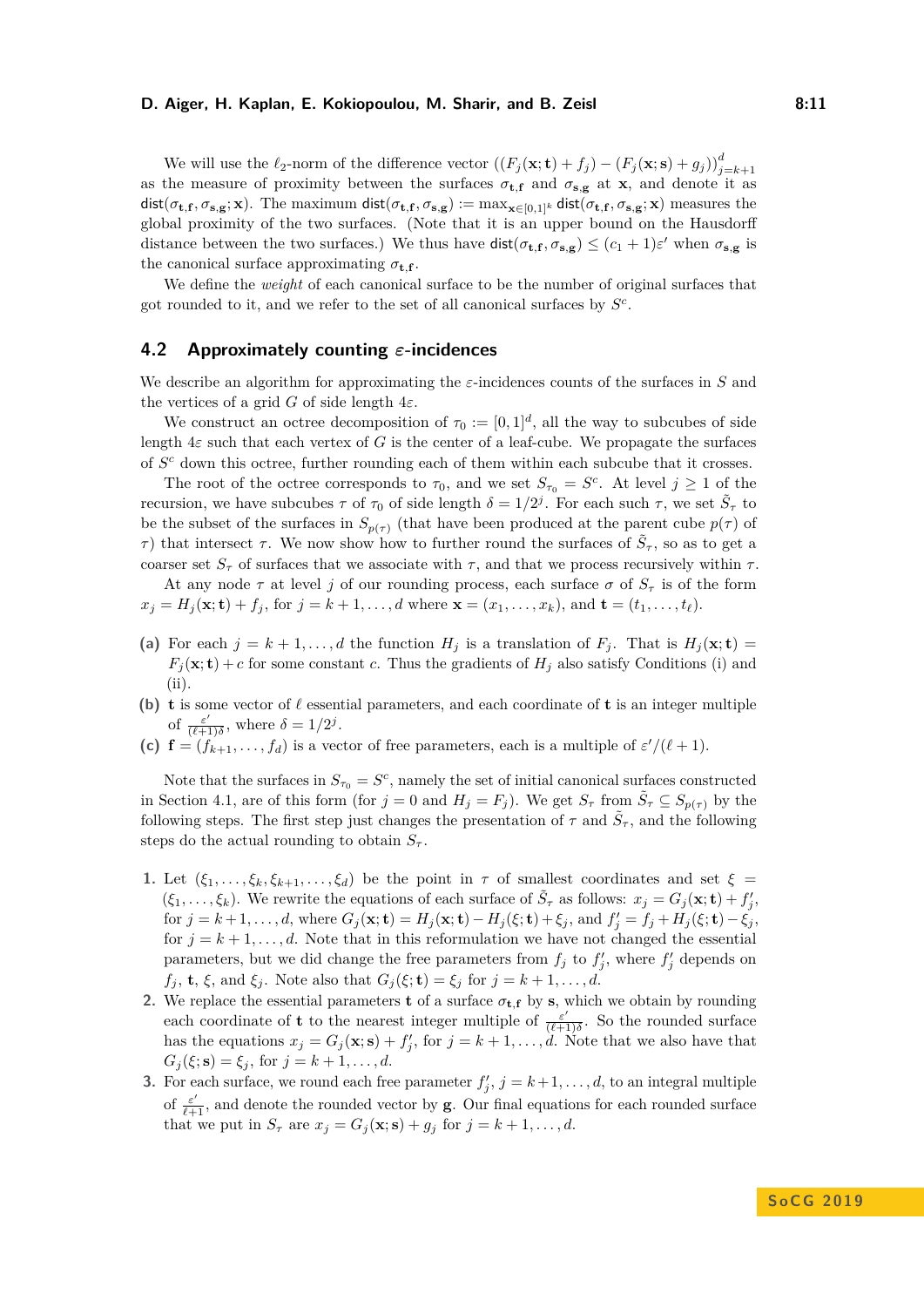## **8:12 Approximation Algorithms for Camera Posing**

By construction, when  $t_1$  and  $t_1'$  and  $t_2$  and  $t_2'$  get rounded to the same vectors **s** and **g** then the corresponding two surfaces in  $\tilde{S}_{\tau}$  get rounded to the same surface in  $S_{\tau}$ . The weight of each surface in  $S_{\tau}$  is the sum of the weights of the surfaces in  $S_{p(\tau)}$  that got rounded to it, which, by induction, is the number of original surfaces that are recursively rounded to it. In the next step of the recursion the  $H_j$ 's of the parametrization of the surfaces in  $S_\tau$  are the functions  $G_i$  defined above.

The total weight of the surface in  $S_{\tau}$  for a leaf cell  $\tau$  is the approximate  $\varepsilon$ -incidences count that we associate with the center of  $\tau$ .

## **4.3 Error analysis**

We now bound the error incurred by our discretization. We start with the following lemma, whose proof is given in Appendix A of the full version [\[2\]](#page-13-13).

<span id="page-11-0"></span>**Example 1 C** *Let*  $\tau$  *be a cell of the octtree and let*  $x_j = G_j(\mathbf{x}; \mathbf{t}) + f'_j$ , for  $j = k+1, \ldots, d$  *be a surface obtained in Step 1 of the rounding process described above. For any*  $\mathbf{x} = (x_1, \ldots, x_k) \in$  $[0, \delta]^k$ , for any  $\mathbf{t}, \mathbf{s} \in [0, 1]^l$ , and for each  $j = k + 1, \ldots, d$ , we have

$$
|G_j(\mathbf{x}; \mathbf{s}) - G_j(\mathbf{x}; \mathbf{t})| \le c_2 |\mathbf{x} - \xi| \cdot |\mathbf{t} - \mathbf{s}|,\tag{5}
$$

*where*  $c_2$  *is the constant of Condition (ii), and*  $\xi = (\xi_1, \ldots, \xi_k)$  *consists of the first k coordinates of the point in τ of smallest coordinates.*

<span id="page-11-3"></span>▶ **Lemma 7.** *For any*  $\mathbf{x} = (x_1, ..., x_k) \in [0, \delta]^k$ , for any **t**,  $\mathbf{s} \in [0, 1]^{\ell}$ , and for each  $j = k + 1, \ldots, d$ *, we have* 

$$
\left|G_j(\mathbf{x}; \mathbf{s}) + g_j - (G_j(\mathbf{x}; \mathbf{t}) + f'_j)\right| \le c_2 \varepsilon' \le \frac{\varepsilon}{\log(1/\varepsilon)},\tag{6}
$$

*where c*<sup>2</sup> *is the constant of Condition (ii).*

**Proof.** Using the triangle inequality and Lemma [6,](#page-11-0) we get that

$$
|G_j(\mathbf{x}; \mathbf{s}) + g_j - (G_j(\mathbf{x}; \mathbf{t}) + f'_j)|
$$
  
\n
$$
\leq |G_j(\mathbf{x}; \mathbf{s}) - G_j(\mathbf{x}; \mathbf{t})| + |g_j - f'_j| \leq c_2 |\mathbf{x} - \xi| |\mathbf{t} - \mathbf{s}| + \frac{\varepsilon'}{\ell + 1}.
$$

Since  $|\mathbf{x} - \xi| \leq \delta$ ,  $|\mathbf{t} - \mathbf{s}| \leq \frac{\ell \varepsilon'}{(\ell+1)\delta}$ , and  $|g_j - f'_j| \leq \frac{\varepsilon'}{\ell+1}$ , the lemma follows.

<span id="page-11-2"></span>

We now bound the number of surfaces in  $S_\tau$ . Since  $\mathbf{s} \in [0,1]^{\ell}$  and each of its coordinates is a multiple of  $\frac{\varepsilon'}{(\ell+1)}$  $\frac{\varepsilon'}{(\ell+1)\delta}$ , we have at most  $(\frac{\delta}{\varepsilon'})^{\ell}$  different values for **s**. To bound the number of possible values of **g**, we prove the following lemma (see [\[2\]](#page-13-13) for the proof).

<span id="page-11-1"></span>**Lemma 8.** Let  $x_j = G_j(\mathbf{x}; \mathbf{t}) + f'_j$ , for  $j = k + 1, ..., d$ , be a surface  $\sigma_{\mathbf{t}, \mathbf{f}'}$  in  $\tilde{S}_{\tau}$ . For each  $j = k + 1, \ldots, d$ , we have  $|f'_j| \leq (c_1 + 1)\delta$ , where  $c_1$  is the constant of Condition (i).

Lemma [8](#page-11-1) implies that each  $g_j$ ,  $j = k + 1, \ldots, d$ , has only  $O(\frac{\delta}{\varepsilon'})$  possible values, for a total of at most  $O((\frac{\delta}{\epsilon'})^{d-k})$  possible values for **g**. Combining the number of possible values for **s** and **g**, we get that the number of newly discretized surfaces in  $S<sub>\tau</sub>$  is

$$
O\left(\left(\frac{\delta}{\varepsilon'}\right)^{\ell} \cdot \left(\frac{\delta}{\varepsilon'}\right)^{d-k}\right) = O\left(\left(\frac{\delta}{\varepsilon'}\right)^{\ell+d-k}\right). \tag{7}
$$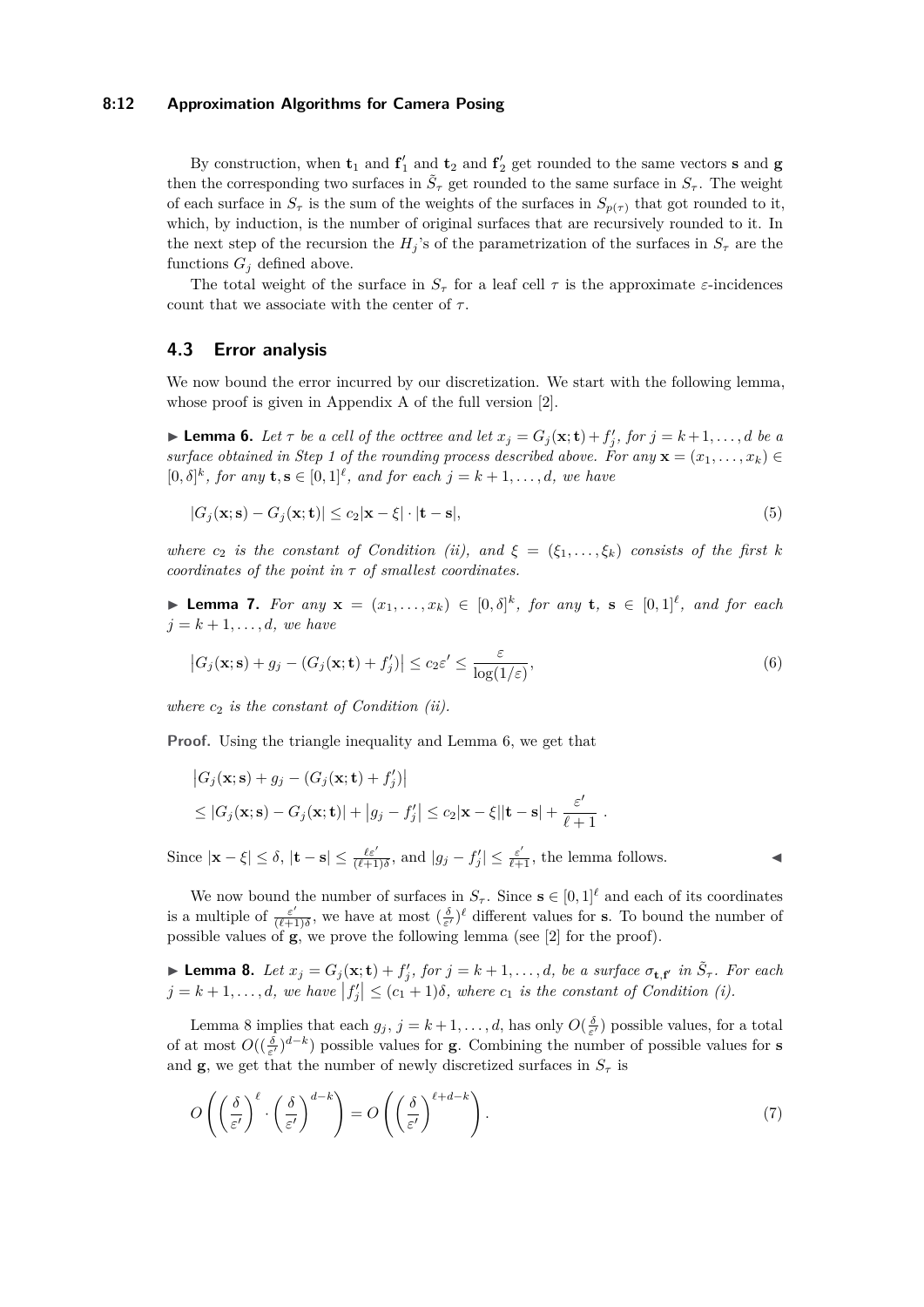#### **D. Aiger, H. Kaplan, E. Kokiopoulou, M. Sharir, and B. Zeisl The Community Communist Results** 8:13

It follows that each level of the recursive octree decomposition generates

$$
O\left(\left(\frac{1}{\delta}\right)^d \cdot \left(\frac{\delta}{\varepsilon'}\right)^{\ell+d-k}\right) = O\left(\frac{\delta^{\ell-k}}{(\varepsilon')^{\ell+d-k}}\right)
$$

re-discretized surfaces, where the first factor in the left-hand side expression is the number of cubes generated at this recursive level, and the second factor is the one in [\(7\)](#page-11-2).

Summing over the recursive levels  $j = 0, \ldots, \log \frac{1}{\varepsilon}$ , where the cube size  $\delta$  is  $1/2^j$  at level *j*, we get a total size of  $O\left(\frac{1}{(\epsilon')^{\ell+d-k}}\sum_{j=0}^{\log \frac{1}{\varepsilon}} \frac{1}{2^{j(\ell-k)}}\right)$ . We get different estimates for the sum according to the sign of  $\ell - k$ . If  $\ell > k$  the sum is  $O(1)$ . If  $\ell = k$  the sum is  $O(\log \frac{1}{\varepsilon})$ . If  $\ell < k$  the sum is  $O(2^{j_{\max}(k-\ell)}) = O(\frac{1}{(\epsilon')^{k-\ell}})$ . Accordingly, the overall size of the structure, taking also into account the cost of the first phase, is

<span id="page-12-0"></span>
$$
\begin{cases}\nO\left(\frac{1}{(\varepsilon')^{\ell+d-k}}\right) & \text{for } \ell > k \\
O\left(\frac{1}{(\varepsilon')^d} \log \frac{1}{\varepsilon}\right) & \text{for } \ell = k \\
O\left(\frac{1}{(\varepsilon')^d}\right) & \text{for } \ell < k.\n\end{cases}
$$
\n(8)

The following theorem summarizes the result of this section. Its proof follows in a straightforward way from the preceding discussion from Lemma [7,](#page-11-3) analogously to the proof of Lemma [8](#page-11-1) in the appendix of the full version [\[2\]](#page-13-13).

**Theorem 9.** Let S be a set of *n* surfaces in  $\mathbb{R}^d$  that cross the unit cube  $[0,1]^d$ , given *parametrically as*  $x_j = F_j(\mathbf{x}; \mathbf{t}) + f_j$  *for*  $j = k+1, \ldots, d$ *, where the functions*  $F_j$  *satisfy conditions (i) and (ii), and*  $\mathbf{t} = (t_1, \ldots, t_\ell)$ *. Let G be the* (4*ε*)*-grid within*  $[0, 1]^d$ *. The algorithm described above reports for each vertex v of G an approximate ε-incidences count that includes all surfaces at distance at most ε from v and may include some surfaces at distance at most* (2<sup>√</sup> *d* + 1)*ε from v. The running time of this algorithm is proportional to the total number of rounded surfaces that it generates, which is given by Equation [\(8\)](#page-12-0), plus an additive O*(*n*) *term for the initial canonization of the surfaces.*

We can modify our data structure so that it can answer approximate or exact *ε*-incidence queries as we describe in Appendix C of [\[2\]](#page-13-13) for the case of hyperplanes.

## **4.4 Experimental Results: Summary**

We implemented our algorithms and compared their performance on real and synthetic data. Some of our results are shown in Figures [3](#page-12-1) and [4.](#page-13-14) They show that in practical scenarios  $(n \in [8K, 32K], \varepsilon \in [0.02, 0.03])$ , the primal-dual scheme is considerably faster than the other algorithms. See full details in the full version of the paper [\[2\]](#page-13-13).

<span id="page-12-1"></span>

**Figure 3** The run-time of the three methods on synthetic data for various values of *ε*.